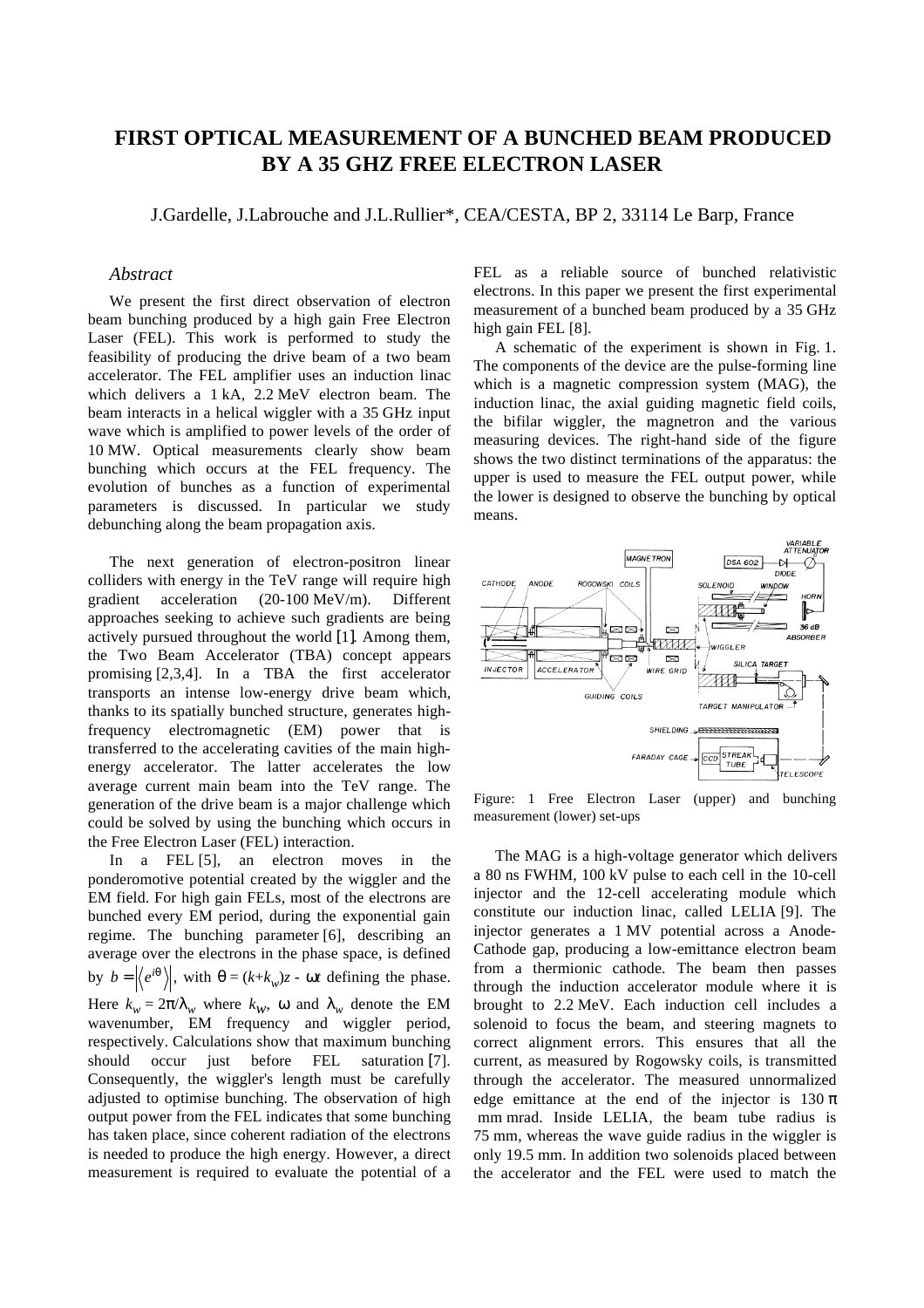electron beam into the wiggler section. Nevertheless, because of transport issues, only about 500 A of beam current was transported through the FEL region.

In our experiment we use a 2.88-m long wiggler with a 12-cm period. This pulsed helical wiggler provides a circularly polarized magnetic field  $B_w$  of up to 3 kG on its axis. An adiabatic entrance, made by strapping the first six periods, allows the beam to be correctly injected and gradually increases the transverse momentum of the electrons. A solenoid magnet was placed around this region in order to compensate transverse defocusing forces. Near the end of the wiggler, the wiggler field was adiabatically down-tapered over four periods, so that the electron beam was extracted on axis. Two Rogowski coils were used to measure beam current at the wiggler entrance and exit, respectively. To compute the electronic trajectories throughout the experiment (i.e., formed by the accelerator, the transport section and the wiggler) we have used the 3-D code ELECTRA [10].

The FEL runs in the amplifier mode, with the input power provided by a 100 kW magnetron which delivers a linearly polarized 500 ns pulse at 35 GHz. The initial  $TE_{10}$  mode propagates through a standard Ka-band rectangular waveguide, and is then converted to a circular waveguide, which transmits only the fundamental  $TE_{11}$  mode at the operating frequency. Its radius is adiabatically increased to the radius of the drift tube. A tungsten-wire grid then launches the EM wave into the interaction region, of which 50 % has the correct circular polarization to interact with the electron beam. We have measured that 10 kW of drive power can be injected in the correct  $TE_{11}$  mode at the FEL's entrance. The output power from the FEL is transmitted through a microwave window which maintains the vacuum. After attenuation caused by spreading in the air and losses in a 36 dB absorber, a small fraction of the radiation is collected by a rectangular horn (Ka-band). Then a variable attenuator (0-40 dB) reduces the power to the desired level for the diode detector whose response on the oscilloscope (Tektronix DSA-602) determines the power level. The entire system is calibrated using the known input power of the magnetron.

To obtain amplification at 35 GHz with the 2.2 MeV electron beam, the basic theory of the FEL indicates that the appropriate wiggler field is approximately 1.1 kG [11]. The experimental variation around this nominal value illustrates the sharpness of the FEL resonance. A relatively small change in  $B_w$  produces a substantial power reduction, in agreement with the simulation results given by the 3-D FEL code called SOLITUDE [10].

The FWHM signal duration is about 25 ns, which is roughly half the duration of the useful part of the current pulse. If we compare this result with the one obtained in a previous experiment [12] performed with a pulsed-line generator, the FEL power lasts in this experiment 3times longer. The electrical power carried by the electron beam of 450 A and 2.2 MeV is 0.99 GW. Consequently, 15 MW of FEL power corresponds to an efficiency of 1.5 %. As mentioned above, the quality of the bunches is strongly dependent on the FEL power. The behavior of the output power as a function of the FEL interaction length for the nominal  $B_w$  value has been investigated. The experimental results were obtained with a kicker magnet, which was used to deflect the electron beam into the wall at any desired longitudinal position. Experimentally, we observe saturation at period 20, with 15 MW of peak power, whereas the numerical prediction for perfect beam (zero emittance and zero energy spread) suggests earlier saturation at a power level roughly ten times as great. Nevertheless, both experiment and calculation exhibit a gain of 33 dB for the exponential regime. Consequently, the wiggler was truncated at period 20 in order to maximise beam bunching. The addition of 4 adiabatically decreasing exit periods allows satisfactory beam extraction.



Figure 2 : Example of optical bunching measurement for a sweep speed of 25 ps/mm at a position 27.5 cm after the wiggler exit: (a) streak camera recording; (b) digitized intensity of (a) plotted vs time; (c) frequency spectrum of (b).

Given these FEL results, it was considered feasible to perform a direct measurement of beam bunching. The bunches are optically measured by analyzing the Cerenkov emission in a 5 mm thick target of silica glass, which is metalized on its upstream face so as to avoid charging the target. We first used a gated camera to determine the position and size of the beam at the point where it strikes the target. The Cerenkov light produced is then detected with a Photonetics-ARP (Application de la Recherche en Photonique) picosecond streak camera, as indicated in Fig. 1. The camera gathers light which falls on a narrow rectangular slit 10 mm wide and 0.3 mm high. The image of this slit is then displaced in time to provide a photographic record of the light intensity. A series of measurements was executed by placing the target at different axial positions inside the